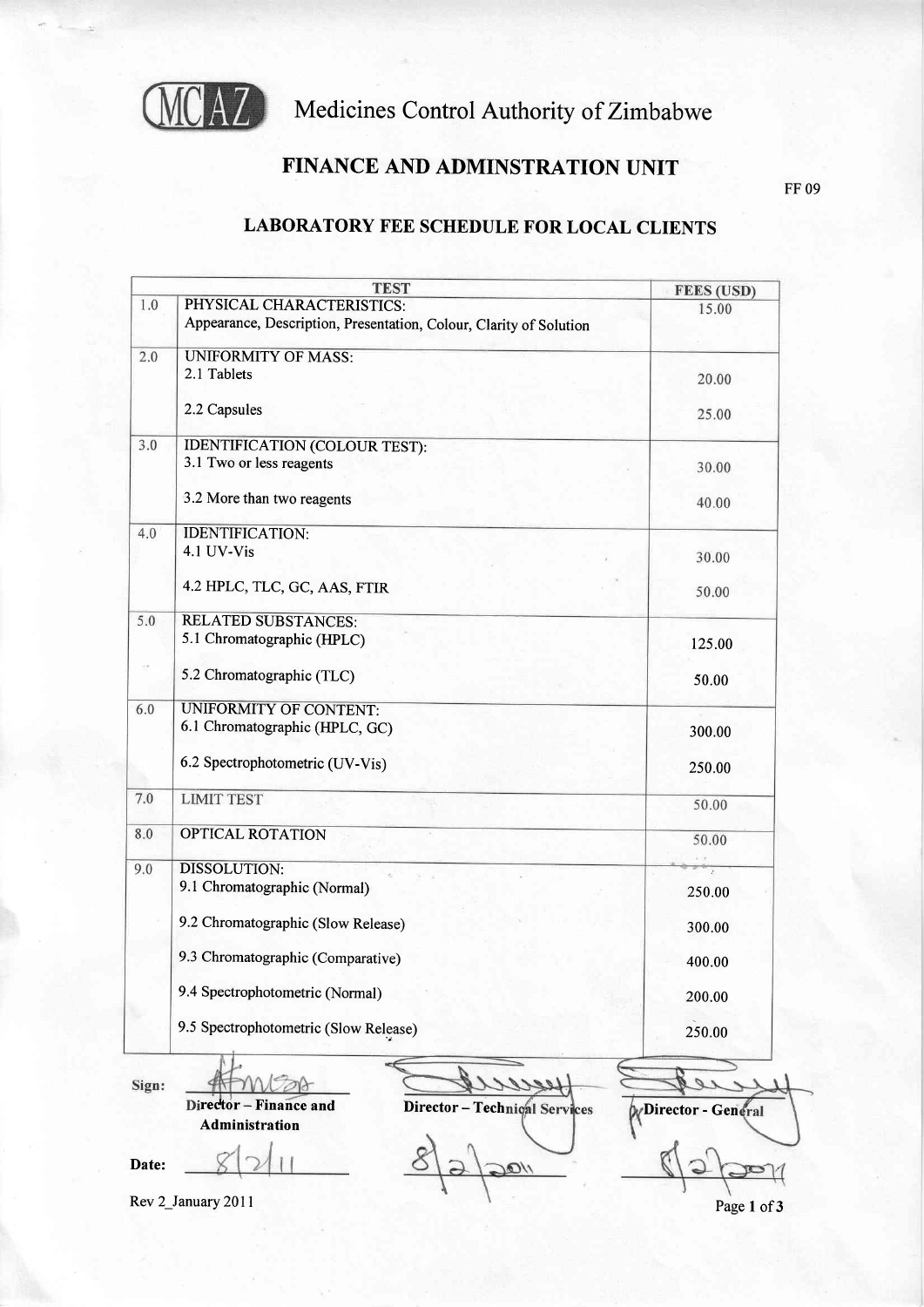|       | <b>TEST</b>                                                            | <b>FEES (USD)</b> |
|-------|------------------------------------------------------------------------|-------------------|
|       | 9.6 Spectrophotometric (Comparative)                                   | 300.00            |
|       | 9.7 Titrimetric (Normal)                                               | 200.00            |
|       |                                                                        |                   |
| 10.0  | ASSAY:<br>10.1 Titrimetric                                             | 100.00            |
|       |                                                                        |                   |
|       | 10.2 Chromatographic                                                   | 175.00            |
|       | 10.3 Spectrophotometric                                                | 150.00            |
|       | 10.4 Titrimetric with Extraction                                       | 150.00            |
|       | 10.5 Chromatographic with Extraction                                   | 225.00            |
|       | 10.6 Spectrophotometric with Extraction                                | 200.00            |
| 11.0  | <b>OTHER TESTS:</b>                                                    |                   |
|       | 11.1 Loss on Drying                                                    | 30.00             |
|       | 11.2 pH                                                                | 15.00             |
|       | 11.3 Refractive Index                                                  | 30.00             |
|       | 11.4 Friability                                                        | 15.00             |
|       | 11.5 Moisture Content                                                  | 50.00             |
|       | 11.6 Hardness                                                          | 15.00             |
|       | 11.7 Fill Volume Injectability                                         | 15.00             |
|       | 11.8 Average Weight                                                    | 15.00             |
|       | 11.9 Melting Point                                                     | 50.00             |
| 12.0  | <b>STANDARDS</b>                                                       | <b>TBA</b>        |
| 13.0  | MICROBIOLOGICAL ANALYSIS:                                              |                   |
|       | 13.1 Microbiological Assay                                             | 150.00            |
|       | 13.2 Preservative Efficacy                                             | 300.00            |
|       | 13.3 Contamination Analysis                                            | 200.00            |
|       | 13.4 Sterility                                                         | 200.00            |
|       | 13.5 Bacterial Endotoxins (LAL).                                       | 150.00            |
|       |                                                                        |                   |
| Sign: |                                                                        |                   |
|       | WOOV<br>Director - Finance and<br><b>Director - Technical Services</b> |                   |

Date:  $82$ January 2011<br>Rev 2\_January 2011

 $\overline{c}$ 

Date:  $\frac{\cancel{8}}{2}$